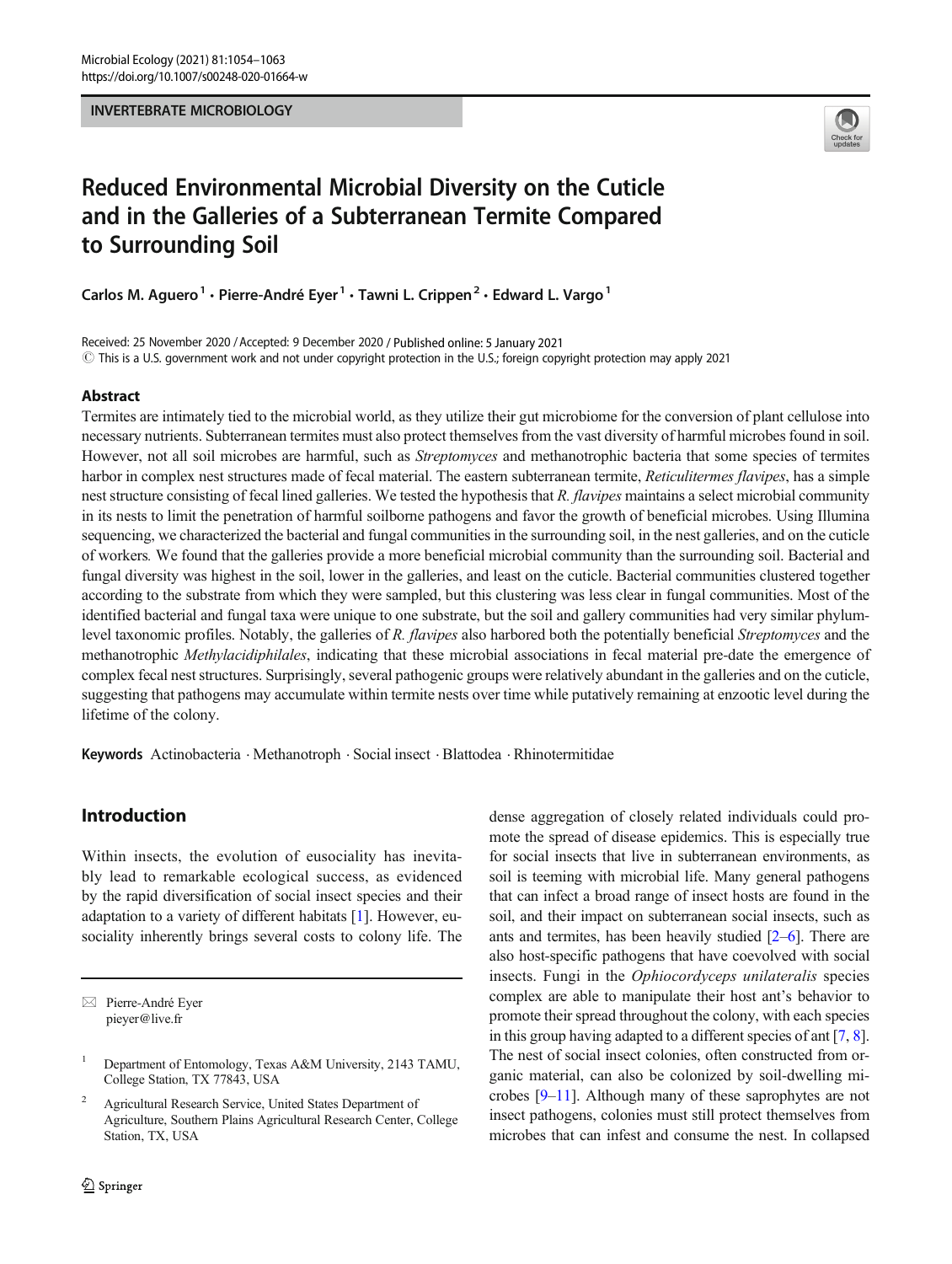laboratory colonies of the Formosan subterranean termite, Coptotermes formosanus, the colony is no longer able to inhibit the growth of microbes in the nest, and, as a result, the remaining resources of the nest are consumed by a succession of saprophytic organisms [\[12\]](#page-8-0).

Social insects have evolved numerous defenses to contend with such microbial adversity, making them remarkably resilient to disease. These defenses are known as social immunity, the collective organization of individual behaviors and physiological defenses that protect the colony from harmful pathogens [\[13](#page-8-0)–[15](#page-8-0)]. Ants have become dominant in soil environments, in part, due to their metapleural glands, a structure that produces antimicrobial secretions [\[16](#page-8-0)–[18\]](#page-8-0). The compounds produced by this gland allow ants to continually disinfect themselves, their nestmates, and their nest structure. Although subterranean termites do not have a metapleural gland, they may be able to similarly reinforce their nests with antimicrobial activity. Termite fecal material, which is used to construct nests, exhibits inhibitory activity on fungal growth [\[19\]](#page-8-0). In *C. formosanus*, the carton nest built from accumulated fecal material contains potentially beneficial Streptomyces inoculated from surrounding soil [[20\]](#page-8-0). Additionally, termites produce antifungal peptides in their salivary glands that may also be incorporated into the nest walls [[21](#page-8-0)–[24](#page-8-0)].

The termite nest primarily serves the vital function of housing the colony and providing fortification from external threats. Termite nesting strategies can be classified into one of three categories based on the nest's location relative to the colony's food source [\[25](#page-8-0), [26\]](#page-8-0). In a one-piece nesting strategy, termites nest and feed in the same substrate. A separate-piece nesting strategy entails a central nest located in a substrate separate from the food source, best characterized by moundbuilding termites that must leave their nest to forage. Subterranean termites (Subfamily: Rhinotermitidae) utilize an intermediate-nesting strategy where, like one-piece nesting species, the colony is housed in a food source, but will then forage through the soil for additional food.

The eastern subterranean termite, Reticulitermes flavipes, implements an intermediate-nesting strategy, and the nest walls of this species are known to harbor a rich microbial community, although the taxonomic identity of this commu-nity remains unknown [[11\]](#page-8-0). If R. *flavipes* can selectively maintain the microbial communities in their nests, they may also be able to limit the penetration of harmful soilborne pathogens. We tested the hypothesis that the fecal material lining the galleries can serve as a selective medium that buffers pathogens while favoring the growth of beneficial microbes. To do this, we characterized the bacterial and fungal communities of the soil surrounding colonies, the substrate lining foraging galleries, and the cuticle of the termites themselves. We examined diversity patterns in these three substrates (i.e., soil, gallery, and cuticle) and taxonomically identified the bacteria and fungi in the communities we sampled. Then, we

compared the relative abundance of species within targeted genera of interest among soil, gallery, and termite cuticle samples.

# Methods

#### Soil, Gallery, and Termite Collections

Sampling was performed at the Sam Houston State University Center for Biological Field Studies, a heavily forested site within the Sam Houston National Forest (Huntsville, TX, USA). Samples were taken from 10 collection points that were separated from each other by at least 15 m. Based on previous studies, this was a sufficient distance to ensure that termites collected at each point represented distinct colonies [\[27](#page-8-0)–[29\]](#page-8-0). At each collection point, wood debris was opened and inspected for termite activity. In order to sample microbial communities on the cuticle of the termites, 20 workers and one soldier were collected into vials using forceps. Gallery substrate (a mixture of soil, feces, and wood particles lining the foraging galleries) was then scraped into sampling bags. Finally, a 10-cm-deep soil sample was collected from directly beneath the wood debris that contained termites. All samples were collected in triplicate using sterilized tools, stored on ice, and brought back to the lab for immediate processing. In the lab, each sampled group of termites was washed for 15 min by gentle rotation in 500 μL of 0.1% TWEEN®80 (Sigma-Aldrich Chemie N.V., the Netherlands) diluted in ddH2O. The solution was decanted out and used for DNA extraction.

# DNA Extraction, Barcode Amplification, and Sequencing

All sampled colonies were confirmed as R. flavipes by extracting DNA of one worker from each collection point and sequencing its mitochondrial 16S rRNA gene (Supplementary Information S1). Then, DNA was extracted from cuticle washes using a modified phenol:chloroform DNA extraction protocol (Supplementary Information S1). Gallery and soil samples were each homogenized by shaking, and DNA was extracted from 0.25 g of each substrate using the DNeasy PowerSoil Kit (Qiagen). To identify bacterial communities present in each sample, extracted DNA was amplified at the v4 hypervariable region of the 16S rRNA gene using the primers 515f (5′-GTGCCAGCMGCCGCGGTAA-3′) and 806r (5′-GGACTACHVGGGTWTCTAAT-3′) [[30\]](#page-8-0). Fungal communities were identified by amplifying the ITS2 gene region using the primers ITS3 (5′-GCAT CGATGAAGAACGCAGC-3′) and ITS4 (5′-TCCT CCGCTTATTGATATGC-3′) [\[31](#page-8-0)] (see Supplementary Information S1 for PCR protocols). Following PCR, amplified DNA was sent to the RTSF Genomics Core at Michigan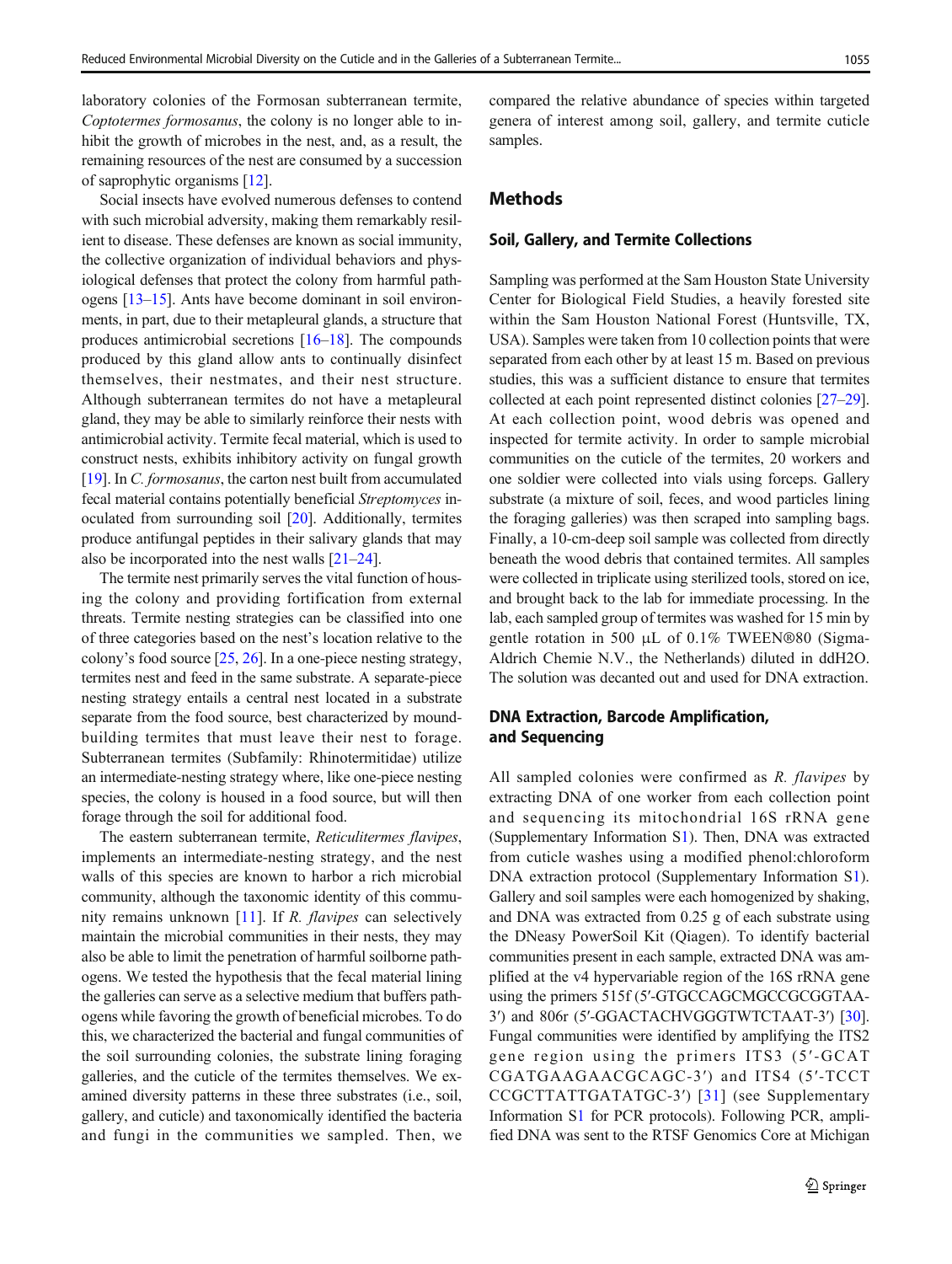State University for sequencing. PCR products were batch normalized using SequalPrep (Thermo Scientific). Pooled amplicons were cleaned using a 0.8X Ampure XP beads/ pool ratio (Beckman Coulter). Quality was quantified using a combination of Qubit dsDNA HS (Invitrogen), Advanced Analytical Fragment Analyzer High Sensitivity DNA (Agilent), and Illumina Library Quantification qPCR assays (KAPA). Each pool was loaded onto an Illumina MiSeq Standard v2 flow cell (Illumina, San Diego, CA, USA) and sequenced in a  $2 \times 250$  bp paired-end format using a MiSeq v2 500 cycle reagent cartridge. Base calling was performed by Illumina Real Time Analysis v1.18.54, and the output was demultiplexed and converted to FastQ format with Illumina Bcl2fastq v2.19.1.

#### Data Analysis

All analyses were performed using the microbiome bioinformatics platform QIIME 2 [\[32](#page-8-0)]. Paired-end reads were filtered for quality control and merged using the DADA2 pipeline [\[33\]](#page-8-0). With a target median quality score of 30, 16S and ITS sequences were each joined at 250 bp and then identified as amplicon sequence variants (ASVs). Processing the 16S sequence data produced 32,804 ASVs from 5,592,120 reads across 90 samples. Based on a rarefaction curve of observed operational taxonomic units (OTUs) (Supplementary Information S2), a sampling depth of 19,000 reads was determined to provide sufficient coverage to estimate the diversity of the bacterial communities in soil, gallery, and cuticle samples. Ten samples with low coverage were removed from the analysis to achieve this sequencing depth  $(N = 80)$ . For fungal community analysis, 5803 ASVs were identified from 4,329,649 across 90 samples with the ITS sequences. The rarefaction curve of fungal observed OTUs (Supplementary Information S2) indicated that a sampling depth of 10,000 reads provided sufficient coverage to estimate fungal diversity. Two samples with low coverage were removed from the analysis to achieve this sequencing depth  $(N = 88)$ .

Phylogenetic trees were internally constructed for ASVs using MAFFT FastTree implemented in QIIME 2 [[34\]](#page-8-0) in order to estimate diversity within samples. Different metrics using different approaches were calculated to provide a comprehensive picture of the diversity within samples (i.e., alpha diversity): observed OTUs, ENS/PIE, Faith's phylogenetic diversity, Simpson diversity, and Shannon diversity. In order to estimate diversity between samples (i.e., beta diversity), weighted and unweighted UniFrac distances were calculated between each sample and plotted using a PCoA [\[35\]](#page-8-0).

ASVs from all samples  $(N = 90)$  were taxonomically identified using classifiers trained on either the 16S rRNA gene or ITS region. The 16S ASVs were classified using the SILVA v132 database with 99% sequence identity from the 515F/ 806R sequence region [\[36\]](#page-8-0). The ITS ASVs were classified

using the UNITE fungal database classifier trained on ITS sequences [[37](#page-8-0)]. A Venn diagram was constructed showing the number of classified ASVs that were unique or shared among substrates. For each sample, barplots representing the taxonomic profile of bacteria and fungi classified at the phylum-level were created, as this taxonomic level was the most informative for identifying differences between the three substrates. Heatmaps were created to show the relative abundance of species of interest.

### Results

#### **Diversity**

Bacterial communities assessed from 16S rRNA gene sequences showed significant differences in all alpha diversity metrics among substrates (Fig. [1a](#page-3-0)). Diversity was highest in the soil, lower in the galleries, and least on the cuticle. Fungal communities estimated from ITS gene sequences followed a similar pattern only when measuring observed OTUs and Faith's phylogenetic diversity (Fig. [1b\)](#page-3-0). No significant differences in effective number of species/probability of intra- or interspecific encounter (ENS/PIE), Shannon diversity, or Simpson diversity were found for fungal communities separated by substrate. To compare community similarity across samples, a principal coordinates analysis (PCoA) was used to plot unweighted and weighted UniFrac distances. Bacterial communities were largely separated according to the substrate from which they were sampled (Fig.  $2a$ ); in most cases, the samples from the gallery clustered between those from the soil and the cuticle. However, this pattern was less clear in fungal communities (Fig. [2b](#page-4-0)). When plotting unweighted UniFrac values, soil and cuticle samples separated, but gallery samples did not. In the plot of weighted UniFrac scores, which accounts for abundance, there was no separation by substrate.

### Taxonomic Analysis

ASVs were taxonomically identified using classifiers trained on bacterial and fungal databases. We found a majority of these identified taxa (bacteria, 83.19%; fungi, 85.47%) to be exclusive to a single substrate (Fig. [3](#page-4-0), Supplementary Information S3). Of the taxa shared between two substrates, the highest numbers were those shared between soil and gallery (bacteria, 9.39%; fungi, 5.82%), and the lowest were those shared between soil and cuticle (bacteria, 0.53%; fungi, 1.36%). Barplots of bacterial phyla diversity show that the communities sampled from the cuticle are distinct from soil and gallery samples, largely due to the  $\sim$  50% increase in relative abundance of Spirochaetes (Fig. [4a](#page-5-0)). However, while the phylum-level taxonomic profiles of soil and gallery samples are similar, one notable difference is the greater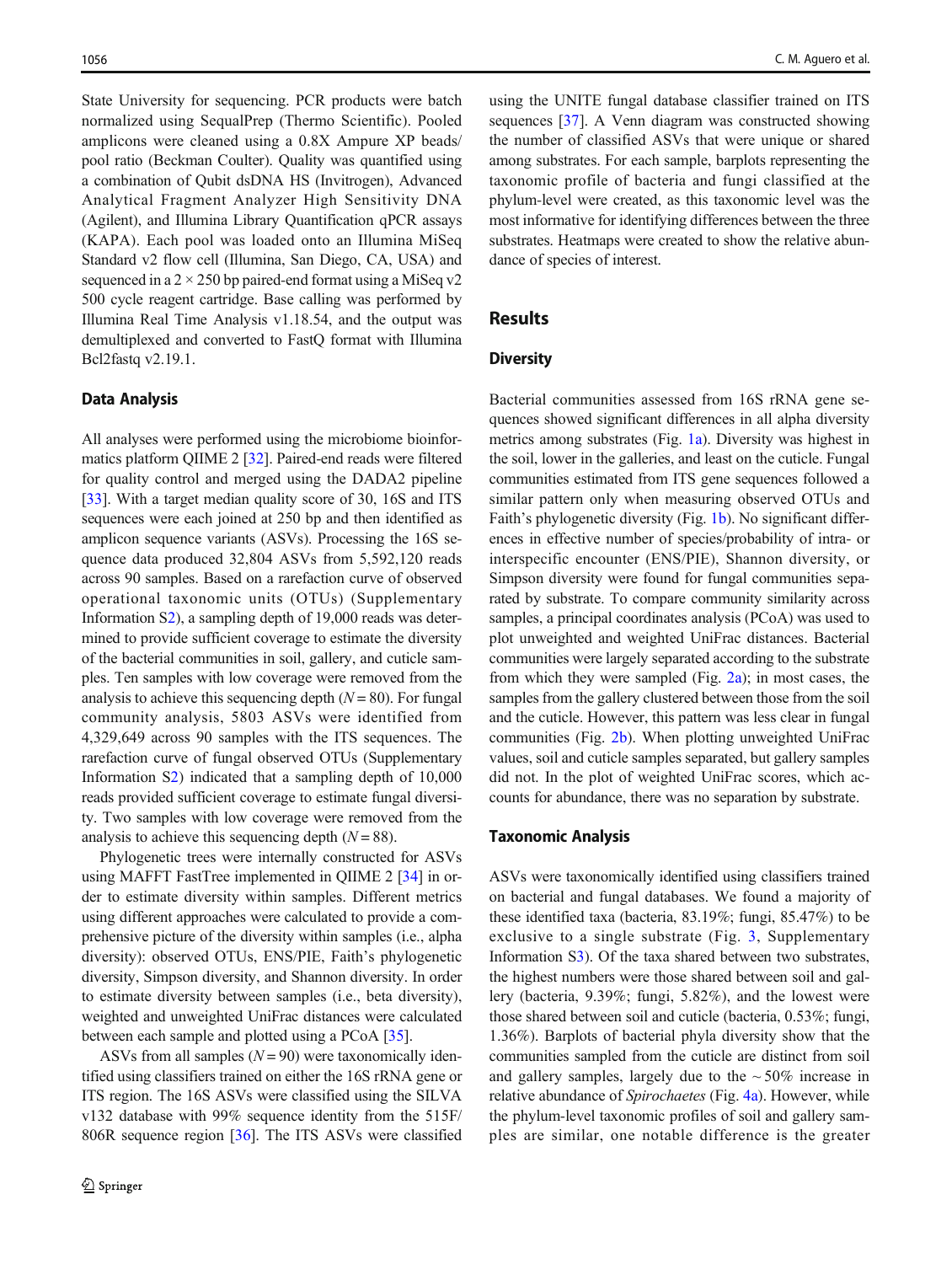<span id="page-3-0"></span>

Fig. 1 Alpha diversity metrics for bacterial and fungal communities in R. flavipes colonies. Boxplots show values for effective number of species/probability of intra- or interspecific encounter (ENS/PIE), observed OTUs, Faith's phylogenetic diversity, Shannon diversity, and Simpson diversity in bacterial (a) and fungal (b) communities, separated by substrate. Letters denote significance  $(p < 0.001)$ 

proportion of Spirochaetes in the galleries. In fungal communities, phyla diversity is largely dominated by high proportions (> 60%) of Basidiomycota in each sample (Fig. [4b](#page-5-0)). However, cuticle samples are distinct from the soil and galleries in that most cuticle communities have higher proportions of other phyla, including more unassigned or unidentified fungi. Patterns in phyla diversity may not reflect the changes that occur in microbes that are in low abundance, but are of ecological importance. Heatmaps were generated to examine the relative abundance of bacterial and fungal species identified in genera of interest (Streptomyces, methanotrophic bacteria, and pathogens). Of the three Streptomyces species identified, the most diversity and highest relative abundance was found in the gallery communities (Fig. [5a](#page-6-0)). The two methanotrophic groups identified were Methylomonas and an uncultured strain of Methylacidiphilales (Fig. [5b](#page-6-0)). Methylacidiphilales was the only reported methanotrophic microbe found in the gallery substrate, and it was found in relatively high abundance. Methylomonas was present in low abundance in soil and cuticle samples but was absent from the gallery samples.

A high degree of variation among the relative abundance patterns of potentially harmful microbes was identified (Fig. [5c](#page-6-0)). Some of these genera have been directly investigated as termite pathogens (e.g., Bacillus, Pseudomonas, Serratia, Aspergillus, and *Metarhizium* [\[6](#page-7-0)]), while others are known entomopathogens (e.g., Metacordyceps chlamydosporia and Lecanicillium antillanum [[5,](#page-7-0) [38](#page-8-0)]). Interestingly, only five pathogenic fungi were found on the cuticle, whereas nine were found in the gallery and 12 in the soil (Fig. [5c](#page-6-0)). The fungal genus Trichoderma was found in all three substrates [[12](#page-8-0)]. The unclassified Bacillus sp. and Trichoderma hamatum had high relative abundance in the soil that decreased in gallery and cuticle samples. Lecanicillium antillanum and the unclassified Serratia sp. were present in highest proportions on termite cuticle, while unclassified Pseudomonas sp. was relatively abundant in all three substrates. There were many differences in relative abundance among the classified species of Aspergillus. However, the cuticle communities harbored high proportions of the unclassified Aspergillus sp. All Metarhizium taxa identified were found in the soil, but varied in relative abundance in the galleries and on the cuticles. Interestingly, Metarhizium robertsii was present in all three substrates, but showed a lowest relative abundance in the galleries.

## **Discussion**

We characterized bacterial and fungal communities associated with R. *flavipes* in the surrounding soil, the gallery material and the surface of the insect cuticle. We found a significant reduction in bacterial and fungal diversity in the galleries and on the cuticle of workers, with the communities in the galleries being intermediate between those in the soil and the cuticle. The reduction in microbial diversity on termite cuticle probably results from allogrooming, an immune behavior by which nestmate workers remove microbes from each other [[15,](#page-8-0) [39,](#page-8-0) [40\]](#page-8-0). The reduction observed in gallery material is likely due to nest hygiene behaviors through the deposition of antimicrobial substances in the fecal material lining nest chambers and galleries, a phenomenon that has also been suggested in C. formosanus [\[19,](#page-8-0) [20\]](#page-8-0). We found that beneficial microbes associated with complex nest structures in other termite species were also harbored in R. *flavipes* foraging galleries. These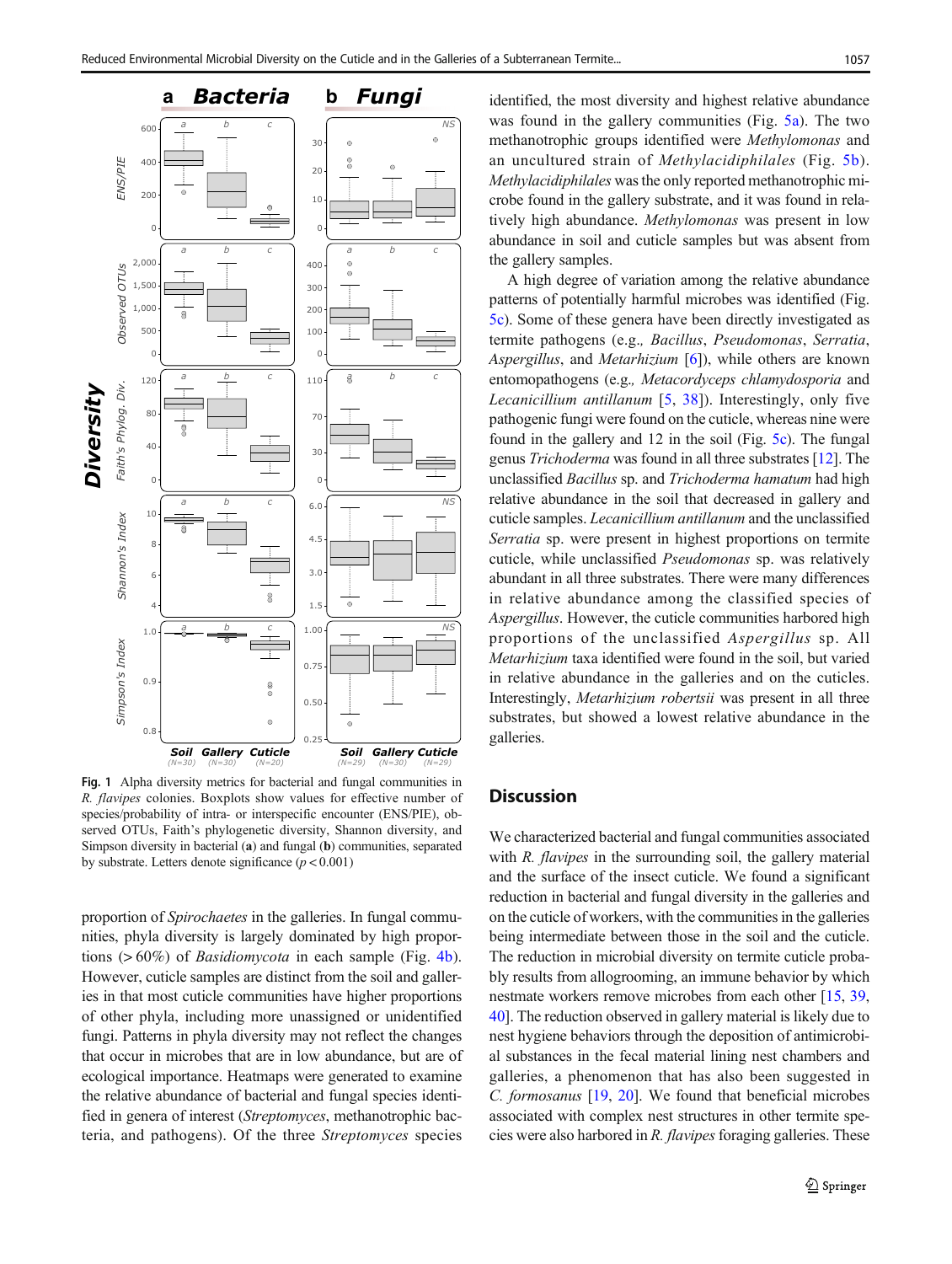community similarity in R. flavipes colonies. Principal coordinates analysis (PCoA) of UniFrac distances for bacterial (a) and fungal (b) communities. Each community is colored according to whether it was sampled from the soil, galleries, or cuticle

<span id="page-4-0"></span>

*Soil Gallery Cuticle*

results support the hypothesis that the fecal material lining termite galleries helps protect the colony by selectively limiting pathogens while favoring the growth of beneficial microbes. These findings in the simple nest structure of R. flavipes suggest that microbial associations with termite fecal material predate the origin of complex nest structures.

Our results show that the bacterial communities differ according to the substrate from which they were collected. However, this pattern was less clear for fungal communities, which suggests that  $R$ . *flavipes* colonies are less likely to harbor specific fungal associations in their nest and may have less control over the exclusion of harmful fungi. This absence of association may also suggest that some fungi remain dormant and undetectable, potentially allowing them to accumulate over time. Notably, known entomopathogenic microbes were found in various abundances in the galleries and on the cuticle, where they were potentially maintained at enzootic levels, only reaching pathogenic levels when the colony weakens.

Termites are characterized by their many intimate interactions with microbes. This is best studied in the termite gut, where obligate symbioses allow them to feed on difficult to digest food sources  $[41, 42]$  $[41, 42]$  $[41, 42]$  $[41, 42]$ . In some species of termites, these

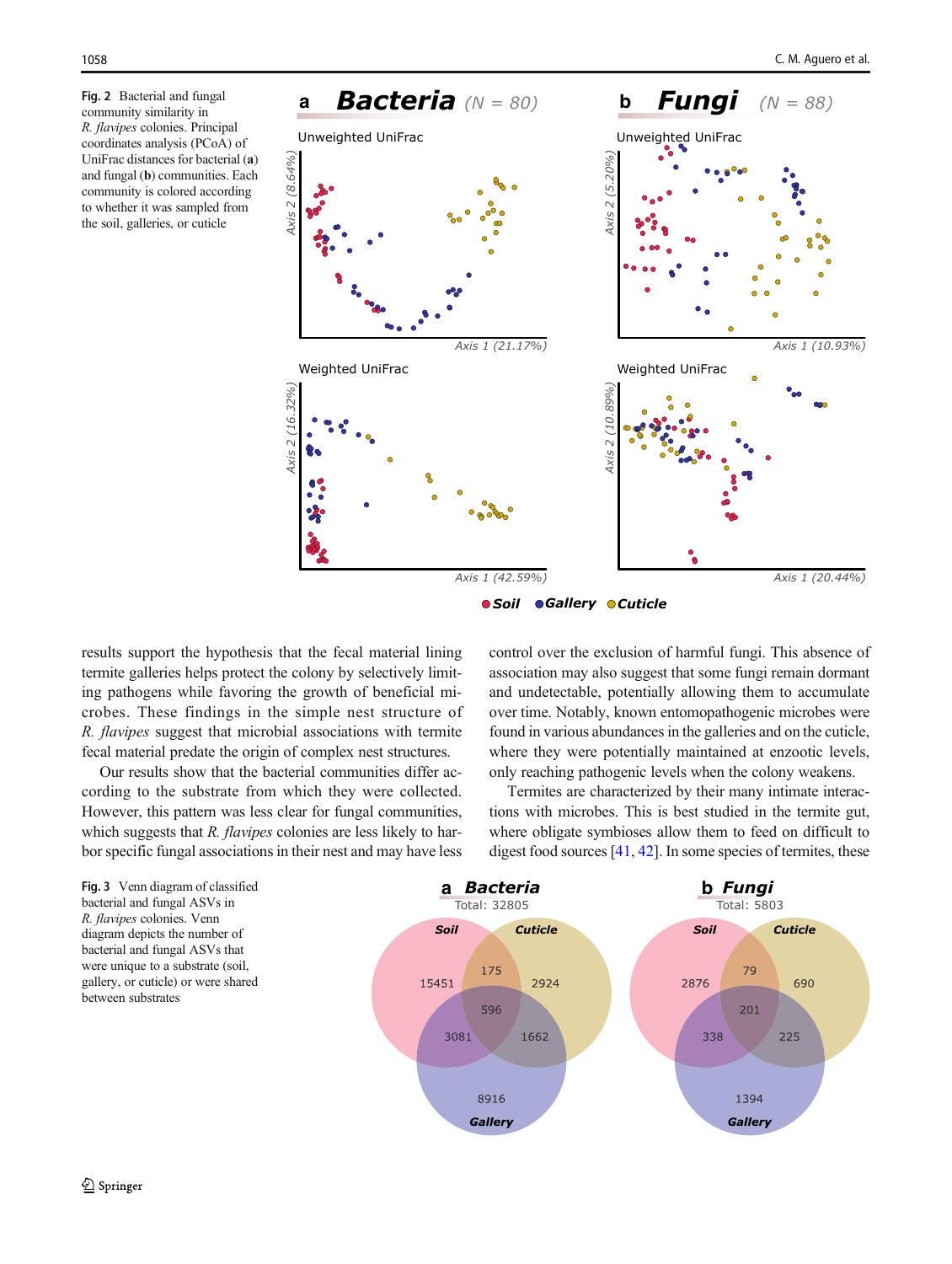<span id="page-5-0"></span>**Fig. 4** Relative frequency of bacterial and fungal phyla in 100% bacterial and fungal phyla in R. flavipes colonies. Phylum-level taxonomic profile of bacterial (a) and fungal (b) communities in each sample. Phyla identified from kingdoms other than bacteria and fungi are noted as such



symbiotic digestive processes have been externalized such that colonies obtain their food from cultivated fungal gardens. Fungal cultivation in termites requires them not only to obtain their cultivar from the environment but also to maintain their garden combs by weeding out unwanted microbes [\[43,](#page-8-0) [44\]](#page-8-0). The beneficial associations with Actinobacteria, a bacterial phylum known for its antimicrobial properties [[45](#page-8-0), [46](#page-8-0)], has been shown to prevent the spread of harmful microbes in the combs of these fungus-growing termites [[47](#page-8-0)–[49\]](#page-9-0). Interestingly, similar associations with beneficial microbes for the inhibition of garden parasites have been reported in fungus-growing ant species  $[50, 51]$  $[50, 51]$  $[50, 51]$ . In fungus-growing termites, the fungal comb is constructed from termite feces and likely evolved from a structure similar to the carton nest in C. formosanus, which is not used to cultivate fungi [\[9](#page-8-0), [26](#page-8-0), [52\]](#page-9-0). The carton of *C. formosanus* has also been suggested to enhance colony homeostasis through the presence of beneficial Actinobacteria [\[20](#page-8-0), [53\]](#page-9-0). Interestingly, Actinobacteria were reported in the gut of R. flavipes, suggesting that they could ultimately end up on nest galleries [\[54](#page-9-0)]. In this study, we identified the presence of Streptomyces bacteria in R. flavipes. This bacterial genus is also harbored in carton material of C. formosanus and provides additional disease resistance against Metarhizium fungi [\[20](#page-8-0), [55\]](#page-9-0). In this species, Streptomyces is inoculated from surrounding soil into the fecal

material used to build the carton nest, rather than from the termites themselves [\[55](#page-9-0)]. Our results suggest a similar finding in R. flavipes, as the soil harbored a higher relative abundance of Streptomyces than the cuticle.

Termites can also passively alter the microbial communities in the soil around them, as a result of the organic material produced by a colony [\[10](#page-8-0)]. Many termite species produce methane through the digestive processes in their gut [[56,](#page-9-0) [57\]](#page-9-0), and the high numbers of individuals in a colony once led researchers to believe that termites could be significant contributors to the global methane budget [[58,](#page-9-0) [59\]](#page-9-0). However, this assumption has been disproved due to the presence of methanotrophic archaea and bacteria oxidizing the methane produced by the colony [[59\]](#page-9-0). These methanotrophs are harbored in the large mound structure that houses the colonies of many termite species, but their taxonomic identity remains unknown [\[59\]](#page-9-0). In this study, we identified the methanotrophic bacterial groups Methylacidiphilales and Methylomonas present in R. flavipes colonies. Methylacidiphilales was found in all substrates, with a highest concentration in the galleries. In contrast, Methylomonas was found only in the soil and on the cuticle of the termites. Similar to Streptomyces, associations with methanotrophic bacteria have previously been reported in the carton nest of C. formosanus [\[20\]](#page-8-0). Coptotermes and Reticulitermes are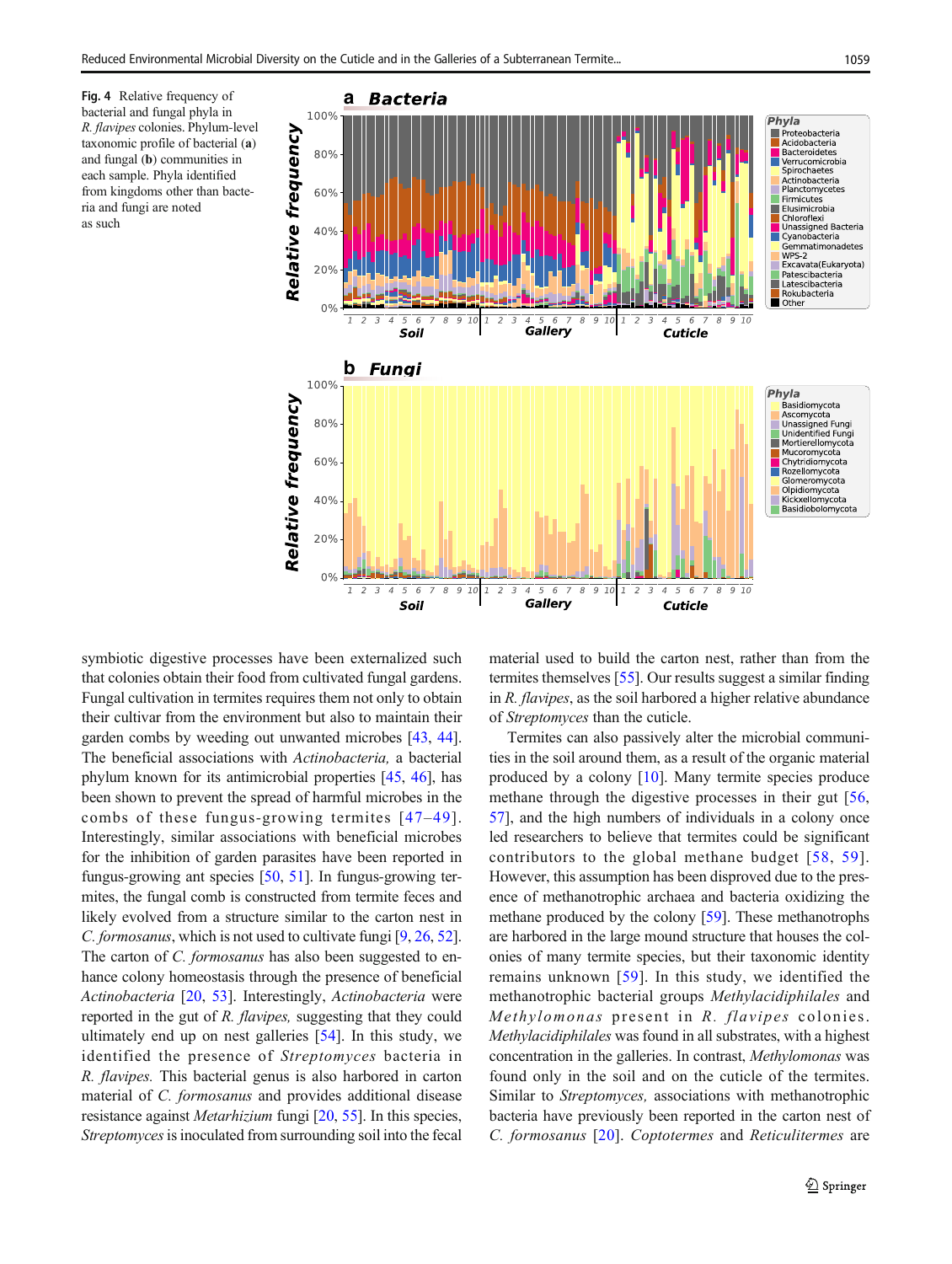<span id="page-6-0"></span>closely related genera within the termite phylogeny [[60](#page-9-0), [61\]](#page-9-0). The fecal material lining the galleries of R. flavipes is homologous to the fecal material used to build the carton nests of Coptotermes. The presence of similar microbial associations found in the amorphous galleries of R. flavipes supports the idea that the fecal material of both species have a similar function, regardless of its diffuse use within galleries or its accumulation into a complex structure. It also suggests that such microbial associations present in fecal material are ancient in termites [[60](#page-9-0), [61\]](#page-9-0). Overall, considering the examples of Streptomyces in carton material and methanotrophs in termite mounds, it is clear that the termite nest serves a pivotal role in microbial interactions.

Fig. 5 Relative abundance of bacterial and fungal species of interest. Heatmaps depict the relative abundance across substrates for Streptomyces species (a), methanotrophic bacteria (b), and pathogenic microbes (c). Heatmap scales are based on the log value of the number of reads attributed to each taxon. Pathogenic microbes from the same genus are grouped together in shaded areas. Taxa that have only been identified to genus level could not be classified further using the SILVA or UNITE databases

We compared the relative abundance of known termite pathogens across the three substrates and found considerable variation between different groups of pathogens. Notably, although these genera have been associated with termite health, they can actually be quite versatile in ecological function and may not be obligate entomopathogens [\[5](#page-7-0)]. Metarhizium has received the most attention as a termite pathogen and has been repeatedly associated with termites where it has likely been an important selective agent, although its actual ecological relevance to termites has been questioned [[6](#page-7-0), [62\]](#page-9-0). All Metarhizium species we identified had lower relative abundance in the galleries, compared to the soil, suggesting that growth may be inhibited in the galleries. Similar reductions in relative abundance were also observed in the genera Bacillus

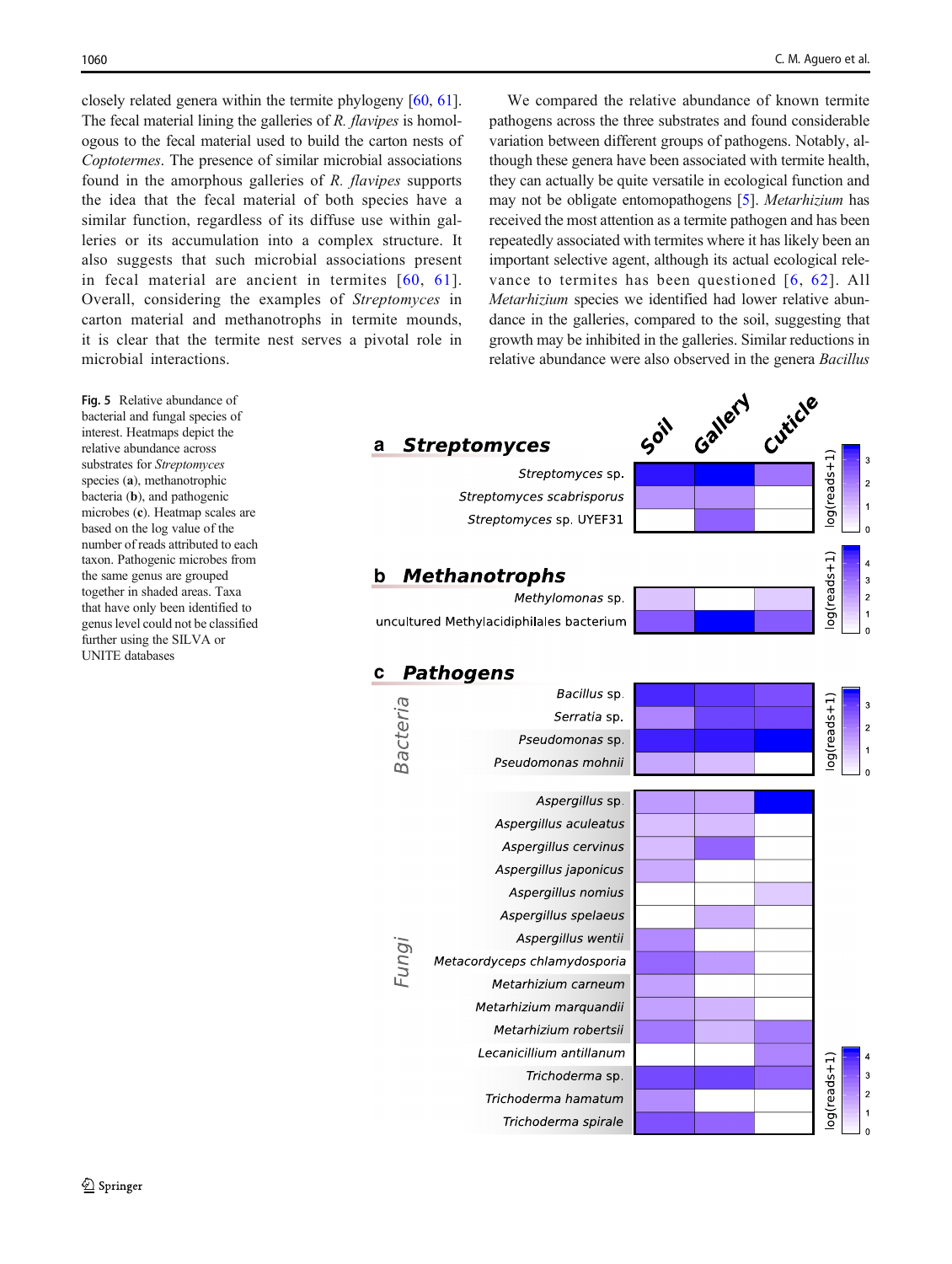<span id="page-7-0"></span>and Trichoderma. The fungal genus Trichoderma does not directly infect termites, but it can colonize their nests [[12](#page-8-0)]. This reduction could be due to the antimicrobial effects of termite feces and salivary gland secretions that are incorporated into the galleries, or the presence of Streptomyces in the galleries mentioned above [[19,](#page-8-0) [20](#page-8-0), [23](#page-8-0)]. Interestingly, Metarhizium robertsii, Lecanicillium antillanum, and the unclassified Pseudomonas sp., Serratia sp., and Aspergillus sp. had the highest relative abundance on the cuticle, indicating that some pathogens are able to persist in the nest. Unfortunately, as the samples used in this study were collected from mature colonies in the field, we are unable to determine whether factors such as colony age affect the presence of pathogens in the nest, notably those present in higher relative abundance on the cuticle compared to the galleries. One possible explanation is that although some pathogens are able to penetrate the nest, the routine maintenance of a healthy colony prevents them from developing to a propagative stage [[12\]](#page-8-0). Termites have been shown to maintain strong immune defenses due to their social behavior [[63\]](#page-9-0), but as termite colonies decline in health from stress or age, epidemics are more likely to occur [\[12](#page-8-0), [64](#page-9-0)]. Phoretic mites are also commonly found in termite colonies, but do not appear to be detrimental until the entire colony begins to decline [\[65](#page-9-0), [66\]](#page-9-0). In this study, we did not attempt to identify other soilborne threats to termites, such as mites or nematodes, which may influence the overall health of the colony and therefore the relative abundance of additional harmful microbes. Thus, the high diversity of bacteria and fungi identified do not represent all of the potentially harmful organisms in the soil that subterranean termite colonies actually face  $[4, 66]$  $[4, 66]$  $[4, 66]$ . A similar example is seen in R. speratus where a "termite-ball" fungus is able to mimic termite eggs and trick workers into bringing it into the nest [[67](#page-9-0)–[69](#page-9-0)]. However, this fungus cannot germinate until the termites' nest has been vacated [\[70\]](#page-9-0). Termite colonies are resistant to disease, but pathogens may accumulate in the nest over time.

Surprisingly, little is known about the microbial pressure that termites naturally face. By using metagenomics, we are beginning to understand the complex interactions between subterranean termites and soil microbiota. Subterranean termite colonies can live several years, experiencing the seasonality of their environment while experiencing large differences in colony size as the colony ages. This study supports the notion that the general microbiome within the fecal nest material may buffer environmental changes, maintaining homeostatic conditions within their nests [[71\]](#page-9-0). While most of the focus on termite-microbe interaction has historically been on their gut, there is still much to learn about how termite colonies interact with microbes in their immediate nest environment. Understanding how microbiota-termite interactions change throughout the lifespan of a colony may elucidate the factors that contribute to natural colony collapse and provide novel targets for future termite management strategies.

#### Conclusions

We examined the bacterial and fungal communities in colonies of R. flavipes and found that within a highly diverse soil environment, colonies protect themselves through hygienic behavior that significantly reduces the diversity of microbial communities in the nest and on the cuticle. Although associations with Streptomyces and methanotrophic bacteria have previously been known only from specialized nest structures in other termite species, we found that these groups were harbored in R. flavipes foraging galleries. Several pathogens were relatively abundant on the termite cuticle, suggesting that colonies accumulate pathogen loads as they age. However, future work in this area is needed to fully understand the threshold of when a colony finally succumbs to disease.

Supplementary Information The online version contains supplementary material available at <https://doi.org/10.1007/s00248-020-01664-w>.

Acknowledgments We thank Alan Byboth and the Sam Houston State University Center for Biological Field Studies for providing us access to their site to collect termite and soil samples.

Authors' Contributions CMA, PAE, TLC, and ELV designed the study. CMA collected and analyzed the data. CMA, PAE, TLC, and ELV wrote the manuscript.

Funding This research was supported by the Urban Entomology Endowment at Texas A&M University.

Data Availability Metadata and raw reads of 16S rRNA gene and ITS gene amplicons have been deposited in the Open Science Framework database, <https://osf.io> [\(https://doi.org/10.17605/OSF.IO/4CSN2\)](https://doi.org/10.17605/OSF.IO/4CSN2).

#### Compliance with Ethical Standards

Competing Interests The authors declare that they have no competing interests.

## References

- 1. Wilson EO (1990) Success and dominance in ecosystems: the case of the social insects. In: Kinne O (ed) Excellence in ecology, vol 2. Ecology Institute, Oldendorf/Luhe, Federal Republic of Germany
- 2. Keller S, Zimmermann G, Wilding N, Collins N, Hammond P, Webber J (1989) Mycopathogens of soil insects. Insect-Fungus Interact. 239–270
- 3. Oi DH, Pereira RM (1993) Ant behavior and microbial pathogens (Hymenoptera: Formicidae). Fla. Entomol. 76:63–74
- 4. Schmid-Hempel P (1998) Parasites in social insects. Princeton University Press, Princeton
- 5. Vega FE, Goettel MS, Blackwell M, Chandler D, Jackson MA, Keller S, Koike M, Maniania NK, Monzon A, Ownley BH (2009) Fungal entomopathogens: new insights on their ecology. Fungal Ecol. 2(4):149–159
- 6. Chouvenc T, Su N-Y, Grace JK (2011) Fifty years of attempted biological control of termites–analysis of a failure. Biol. Control 59(2):69–82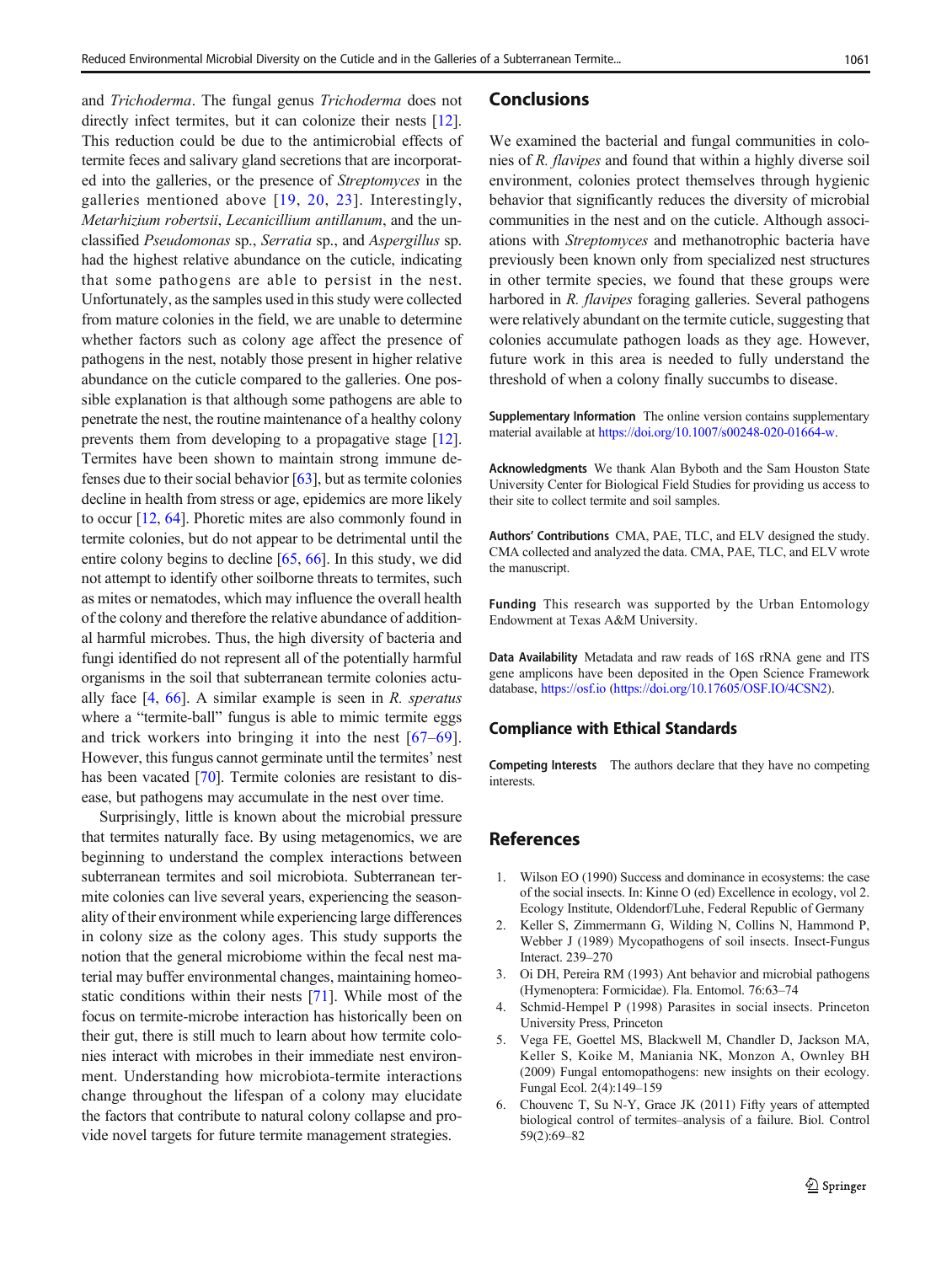- <span id="page-8-0"></span>7. Evans HC, Elliot SL, Hughes DP (2011) Hidden diversity behind the zombie-ant fungus Ophiocordyceps unilateralis: four new species described from carpenter ants in Minas Gerais, Brazil. PLoS One 6(3):e17024
- 8. Hughes DP, Andersen SB, Hywel-Jones NL, Himaman W, Billen J, Boomsma JJ (2011) Behavioral mechanisms and morphological symptoms of zombie ants dying from fungal infection. BMC Ecol. 11(1):13
- Bignell DE (2006) Termites as soil engineers and soil processors. In: König HVA (ed) Intestinal microorganisms of termites and other invertebrates. Springer, Berlin Heidelberg, pp 183–220
- 10. Jouquet P, Dauber J, Lagerlöf J, Lavelle P, Lepage M (2006) Soil invertebrates as ecosystem engineers: intended and accidental effects on soil and feedback loops. Appl. Soil Ecol. 32(2):153–164
- 11. Chouvenc T, Elliott ML, Su N-Y (2011) Rich microbial community associated with the nest material of Reticulitermes flavipes (Isoptera: Rhinotermitidae). Fla. Entomol. 94(1):115–116
- 12. Chouvenc T, Bardunias P, Efstathion CA, Chakrabarti S, Elliott ML, Giblin-Davis R, Su N-Y (2013) Resource opportunities from the nest of dying subterranean termite (Isoptera: Rhinotermitidae) colonies: a laboratory case of ecological succession. Ann. Entomol. Soc. Am. 106(6):771–778
- 13. Cremer S, Armitage SA, Schmid-Hempel P (2007) Social immunity. Curr. Biol. 17(16):R693–R702
- 14. Cremer S, Pull CD, Fuerst MA (2018) Social immunity: emergence and evolution of colony-level disease protection. Annu. Rev. Entomol. 63:105–123
- 15. Liu L, Zhao X-Y, Tang Q-B, Lei C-L, Huang Q-Y (2019) The mechanisms of social immunity against fungal infections in eusocial insects. Toxins 11(5):244
- 16. Brown Jr WL (1968) An hypothesis concerning the function of the metapleural glands in ants. Am. Nat. 102(924):188–191
- 17. Hölldobler B, Engel-Siegel H (1984) On the metapleural gland of ants. Psyche: A Journal of Entomology 91(3–4):201–224
- 18. Ortius-Lechner D, Maile R, Morgan ED, Boomsma JJ (2000) Metapleural gland secretion of the leaf-cutter ant Acromyrmex octospinosus: new compounds and their functional significance. J. Chem. Ecol. 26(7):1667–1683
- 19. Rosengaus RB, Guldin MR, Traniello JF (1998) Inhibitory effect of termite fecal pellets on fungal spore germination. J. Chem. Ecol. 24(10):1697–1706
- 20. Chouvenc T, Efstathion CA, Elliott ML (1770) Su N-Y (2013) extended disease resistance emerging from the faecal nest of a subterranean termite. Proc. R. Soc. B Biol. Sci. 280:20131885
- 21. Bulmer MS, Bachelet I, Raman R, Rosengaus RB, Sasisekharan R (2009) Targeting an antimicrobial effector function in insect immunity as a pest control strategy. Proc. Natl. Acad. Sci. U. S. A. 106(31):12652–12657
- 22. Bulmer MS, Crozier RH (2004) Duplication and diversifying selection among termite antifungal peptides. Mol. Biol. Evol. 21(12): 2256–2264
- 23. Hamilton C, Lay F, Bulmer MS (2011) Subterranean termite prophylactic secretions and external antifungal defenses. J. Insect Physiol. 57(9):1259–1266
- 24. Lamberty M, Zachary D, Lanot R, Bordereau C, Robert A, Hoffmann JA, Bulet P (2001) Insect immunity. Constitutive expression of a cysteine-rich antifungal and a linear antibacterial peptide in a termite insect. J. Biol. Chem. 276:4085–4092
- 25. Higashi M, Abe T, Burns TP (1992) Carbon—nitrogen balance and termite ecology. Proc. R. Soc. B Biol. Sci. 249(1326):303–308
- 26. Eggleton P (2010) An introduction to termites: biology, taxonomy and functional morphology. In: Bignell DE, Roisin Y, Lo N (eds) Biology of termites: a modern synthesis. Springer, Berlin, pp 1–26
- 27. Vargo EL (2003) Hierarchical analysis of colony and population genetic structure of the eastern subterranean termite, Reticulitermes

<u>4</u> Springer

flavipes, using two classes of molecular markers. Evol 57(12): 2805–2818

- 28. DeHeer CJ, Vargo EL (2004) Colony genetic organization and colony fusion in the termite Reticulitermes flavipes as revealed by foraging patterns over time and space. Mol. Ecol. 13(2):431–441
- DeHeer C, Kutnik M, Vargo E, Bagneres A (2005) The breeding system and population structure of the termite Reticulitermes grassei in Southwestern France. Heredity 95(5):408–415
- 30. Kozich JJ, Westcott SL, Baxter NT, Highlander SK, Schloss PD (2013) Development of a dual-index sequencing strategy and curation pipeline for analyzing amplicon sequence data on the MiSeq Illumina sequencing platform. Appl. Environ. Microbiol. 79(17):5112–5120
- 31. White T, Bruns T, Lee S, Taylor J, Innis M, Gelfand D, Sninsky J (1990) PCR protocols: a guide to methods and applications.
- 32. Bolyen E, Rideout JR, Dillon MR, Bokulich NA, Abnet C, Al-Ghalith GA, Alexander H, Alm EJ, Arumugam M, Asnicar F (2018) QIIME 2: reproducible, interactive, scalable, and extensible microbiome data science. PeerJ Prepr,
- 33. Callahan BJ, McMurdie PJ, Rosen MJ, Han AW, Johnson AJA, Holmes SP (2016) DADA2: high-resolution sample inference from Illumina amplicon data. Nat. Methods 13(7):581–583
- 34. Katoh K, Standley DM (2013) MAFFT multiple sequence alignment software version 7: improvements in performance and usability. Mol. Biol. Evol. 30(4):772–780
- 35. Hamady M, Lozupone C, Knight R (2010) Fast UniFrac: facilitating high-throughput phylogenetic analyses of microbial communities including analysis of pyrosequencing and PhyloChip data. ISME J 4(1):17–27
- 36. Pruesse E, Quast C, Knittel K, Fuchs BM, Ludwig W, Peplies J, Glöckner FO (2007) SILVA: a comprehensive online resource for quality checked and aligned ribosomal RNA sequence data compatible with ARB. Nucleic Acids Res. 35(21):7188–7196
- 37. Kõljalg U, Nilsson RH, Abarenkov K, Tedersoo L, Taylor AF, Bahram M, Bates ST, Bruns TD, Bengtsson-Palme J, Callaghan TM (2013) Towards a unified paradigm for sequence-based identification of fungi. Mol. Ecol. 22(21):5271–5277
- 38. Sung G-H, Hywel-Jones NL, Sung J-M, Luangsa-ard JJ, Shrestha B, Spatafora JW (2007) Phylogenetic classification of Cordyceps and the clavicipitaceous fungi. Stud. Mycol. 57:5–59
- 39. Chouvenc T, Su NY, Robert A (2009) Inhibition of Metarhizium anisopliae in the alimentary tract of the eastern subterranean termite Reticulitermes flavipes. J. Invertebr. Pathol. 101:130–136
- 40. Aguero CM, Eyer PA, Vargo EL (2020) Increased genetic diversity from colony merging in termites does not improve survival against a fungal pathogen. Sci. Rep. 10:1–9
- 41. Brune A (2014) Symbiotic digestion of lignocellulose in termite guts. Nat. Rev. Microbiol. 12(3):168–180
- 42. Brune A, Dietrich C (2015) The gut microbiota of termites: digesting the diversity in the light of ecology and evolution. Annu. Rev. Microbiol. 69:145–166
- 43. Rouland-Lefèvre C (2000) Symbiosis with fungi. In: Takuya ABD, Higashi M (eds) Termites: evolution, sociality, symbioses, ecology. Kluwer Academic Publishers, Dordrecht, pp 289–306
- 44. Nobre T, Rouland-Lefèvre C, Aanen DK (2010) Comparative biology of fungus cultivation in termites and ants. In: Bignell DE, Roisin Y, Lo N (eds) Biology of termites: a modern synthesis. Springer-Verlag, Berlin, pp 193–210
- 45. Waksman SA, Lechevalier HA (1962) The Actinomycetes. Vol. III. Antibiotics of Actinomycetes
- 46. Goodfellow M, Williams S (1983) Ecology of Actinomycetes. Annu. Rev. Microbiol. 37(1):189–216
- 47. Kaltenpoth M (2009) Actinobacteria as mutualists: general healthcare for insects? Trends Microbiol. 17(12):529–535